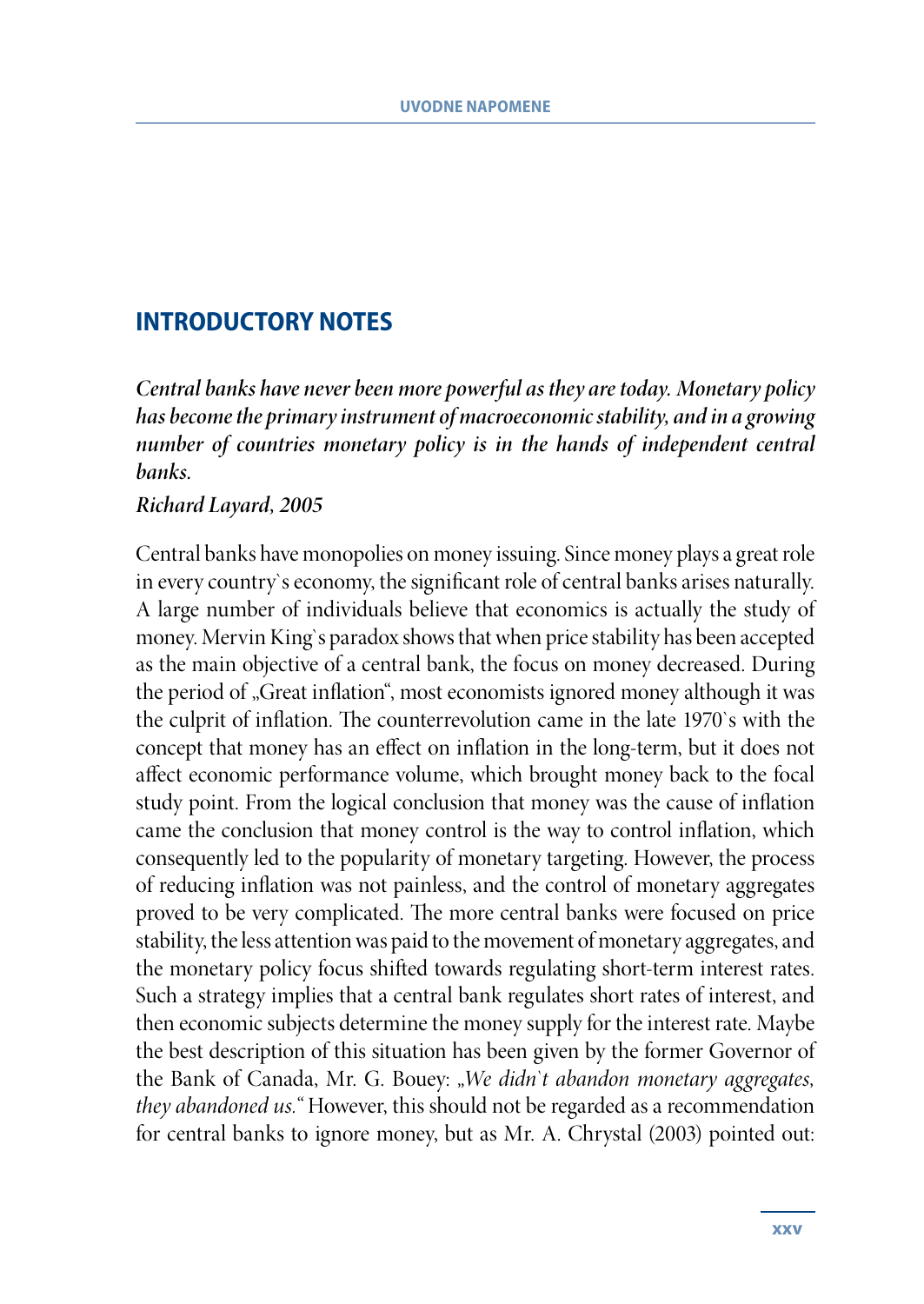*"Inflation is inevitably about one thing: the value of money."* The concept that has become more and more popular in the last few years is inflation targeting. It has raised many dilemmas and questions, such as whether the intermediary target is at the same time the ultimate objective, and whether this concept is based on a rule or discretion, and many others. Nevertheless, the number of countries that are accepting this concept has been continuously increasing and has often been included by the International Monetary Fund as a part of their recommendations.

The problem many central banks face is how to achieve the targeted inflation rate after an inflationary or a deflationary shock. Two main issues arise here: the problem that the knowledge of the channels through which monetary policy affects the real sector is imperfect and the speed, i.e. time lags of monetary policy are uncertain and volatile.

Many books and papers have been published on monetary policy and central banking. Some of them are more theoretical in analysing the effects of certain monetary policy measures and instruments in various hypothetical scenarios or in analysing different monetary policy regimes, while others are focused on certain central bank functions. However, there is practically no book that deals with all the activities a central bank performs and in which manner, or what problems it could encounter while trying to achieve its objectives. The aim of this book is to fill this void by pointing to all the functions a central bank carries out, as well as to the various modalities of central banking functions, providing numerous practical examples.

The book shows two dimensions: the theoretical, in which central bank operations are analysed from the theoretical aspect, and the empirical, which shows how the relevant functions are performed in some of the selected central banks. Therefore, the book contains many practical examples, charts, boxes, and the like. It also covers numerous findings, conclusions, and observations I have learned while working in the Central Bank of Montenegro.

The book is the result of my theoretical observations that I have come to while working at the Faculty of Economics and the Economic Institute in Belgrade. The practical dimension of the book is presented through my work at the Central Bank of Montenegro, as well as through specialised courses and visits